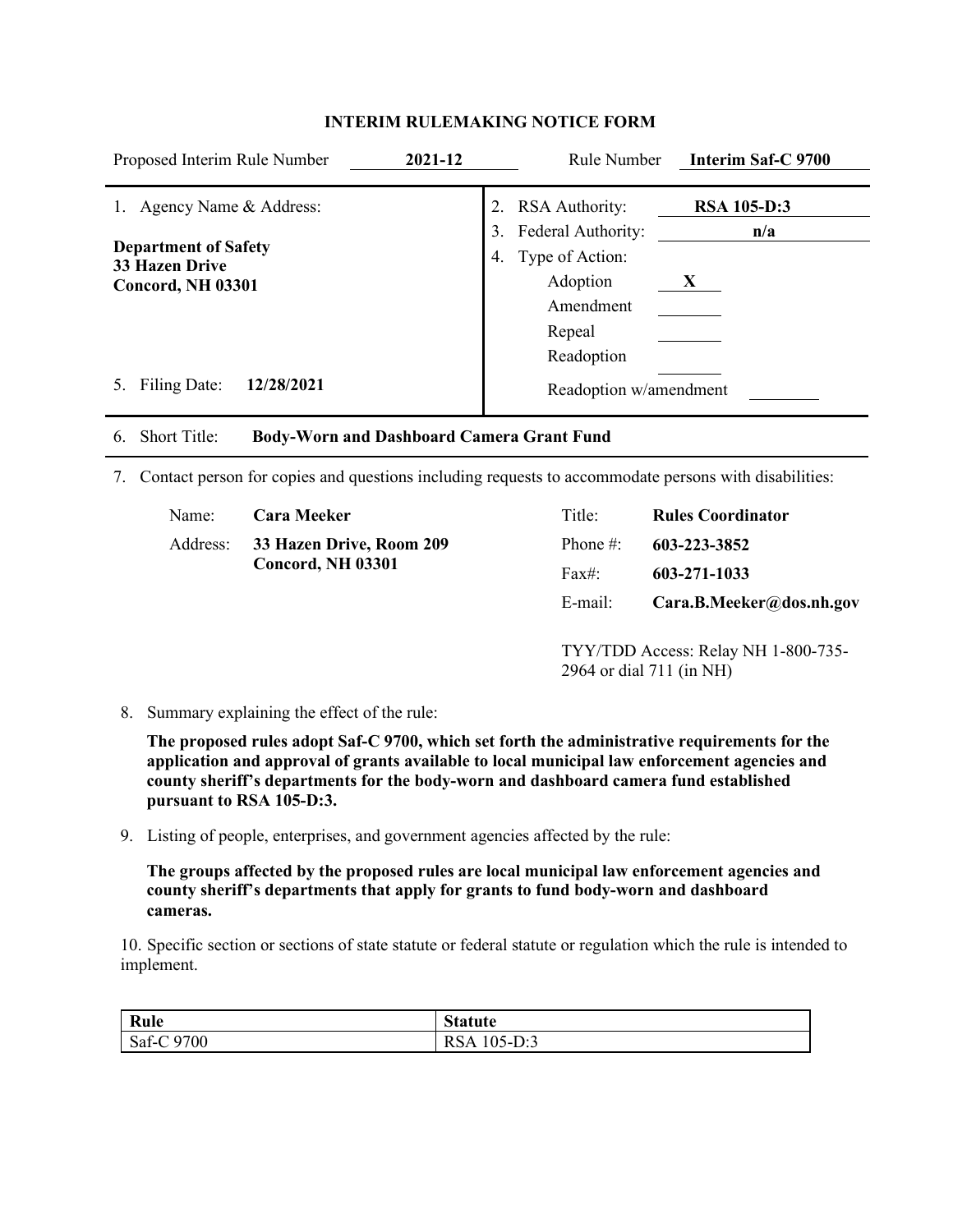11. Summary of the effect upon the state if the rule were not adopted:

**The legislature enacted RSA 105-D:3 to establish the Body-Worn and Dashboard Camera Fund for the purpose of encouraging local law enforcement to implement such technology, which will improve officer safety in New Hampshire. RSA 105-D:3, IV requires the Department and the Attorney General to jointly adopt rules establishing a process for the application for matching grants from the fund in 180 days from the July 1, 2021 effective date of the statute. If the proposed rules were not adopted, disbursement of matching grants to local law enforcement would be delayed, contrary to the will of the legislature.**

12. Proposed date of review by the Joint Legislative Committee on Administrative Rules:

# **January 21, 2021**

13. The fiscal impact statement prepared by the Legislative Budget Assistant, if applicable.

FIS # **21-150** , dated **12/28/2021**

Fiscal Impact Statement for Department of Safety **interim** rules governing Body-Worn and Dashboard Camera Grant Fund. [Interim Saf-C 9700]

- **1. Comparison of the costs of the proposed rule(s) to the existing rule(s):** Not applicable as these are new interim rules.
- **2. Cite the Federal mandate. Identify the impact on state funds:** No federal mandate, no impact on state funds.
- **3. Cost and benefits of the proposed rule(s):** There are no costs attributable to the proposed rules. Any costs or benefits are attributable to RSA 105-D:3, adopted as part of House Bill 2 in the 2021 legislative session (chapter 91:144) and not the rules.
	- **A. To State general or State special funds:** None.
	- **B. To State citizens and political subdivisions:** None.
	- **C. To independently owned businesses:** None.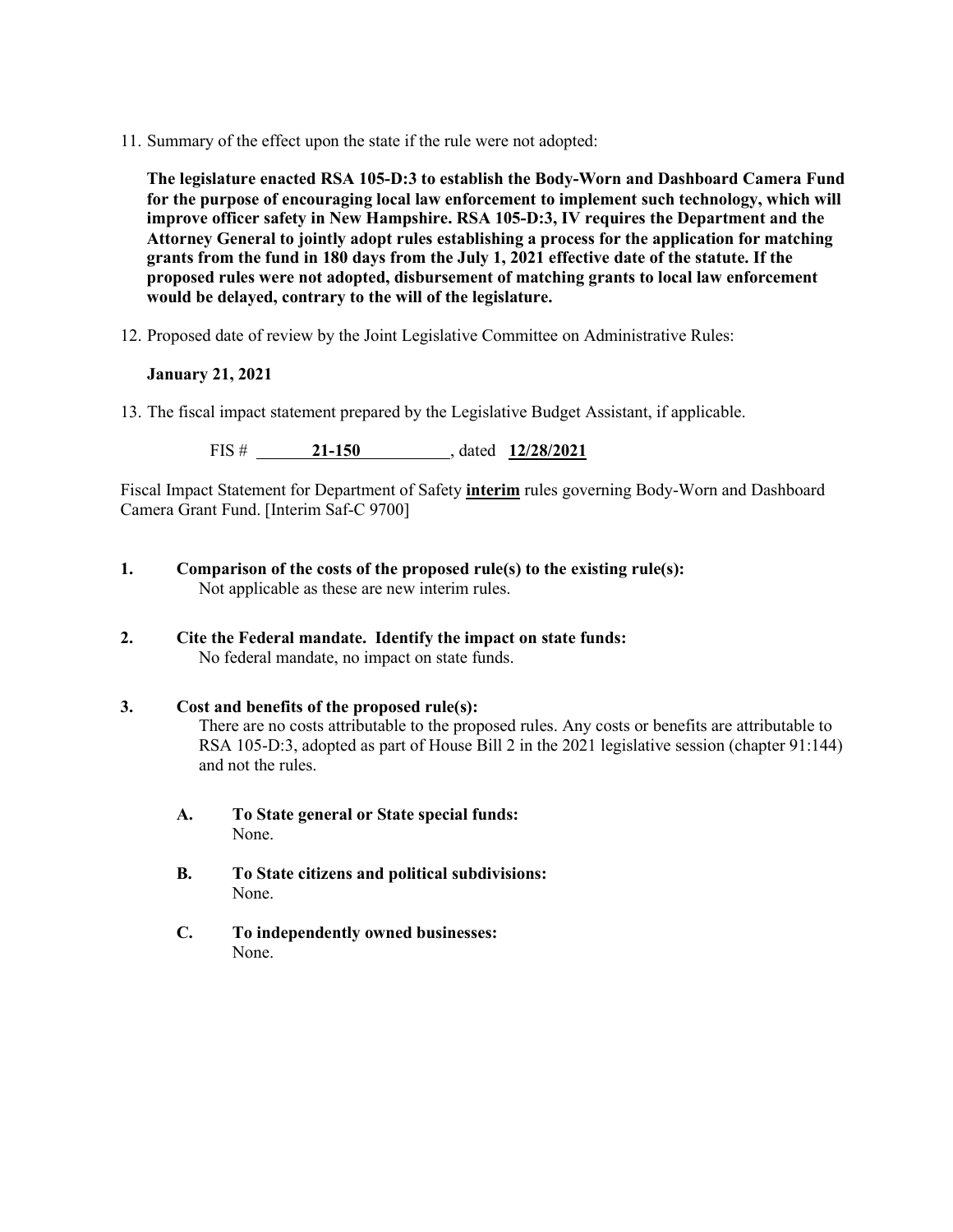### **Adopt Saf-C 9700, to read as follows:**

#### CHAPTER Saf-C 9700 BODY-WORN AND DASHBOARD CAMERA FUND

Statutory Authority: RSA 105-D:3

### PART Saf-C 9701 PURPOSE AND SCOPE

Saf-C 9701.01 Purpose. The purpose of these rules is to set forth the administrative requirements for the application and approval of grants available to local municipal law enforcement agencies and county sheriff's departments for the body-worn and dashboard camera fund established pursuant to RSA 105-D:3.

Saf-C 9701.02 Scope. This chapter shall apply to all local municipal law enforcement agencies and county sheriff's departments, with arrest powers, who apply for grants available under the body-worn and dashboard camera fund while funds are available.

# PART Saf-C 9702 DEFINITIONS

Saf-C 9702.01 "Applicant" means a New Hampshire local municipal law enforcement agency and county sheriff's department, with arrest powers, that has chosen to apply for grant funding under this chapter.

Saf-C 9702.02 "Authorizing official" means an official exercising authority promulgated under RSA 31:95-b, RSA 37:6, or RSA 23:1.

Saf-C 9702.03 "Commissioner" means commissioner of the New Hampshire department of safety or his or her designee.

Saf-C 9702.04 "Dashboard camera" means a forward-facing video recording device installed on the dashboard of a law enforcement vehicle.

Saf-C 9702.05 "Department" means the New Hampshire department of safety.

Saf-C 9702.06 "State" means the State of New Hampshire.

Saf-C 9702.07 "Supplant" means to use grant funds to replace funds from non-grant sources.

# PART Saf-C 9703 APPLICANT ELIGIBILITY

Saf-C 9703.01 Eligible Applicants. Eligible applicants shall include local municipal law enforcement agencies or county sheriff's department that employ sworn law enforcement officers with arrest powers.

### PART Saf-C 9704 CONDITIONS FOR ELIGIBILITY OF GRANT FUNDING

Saf-C 9704.01 Grant Conditions.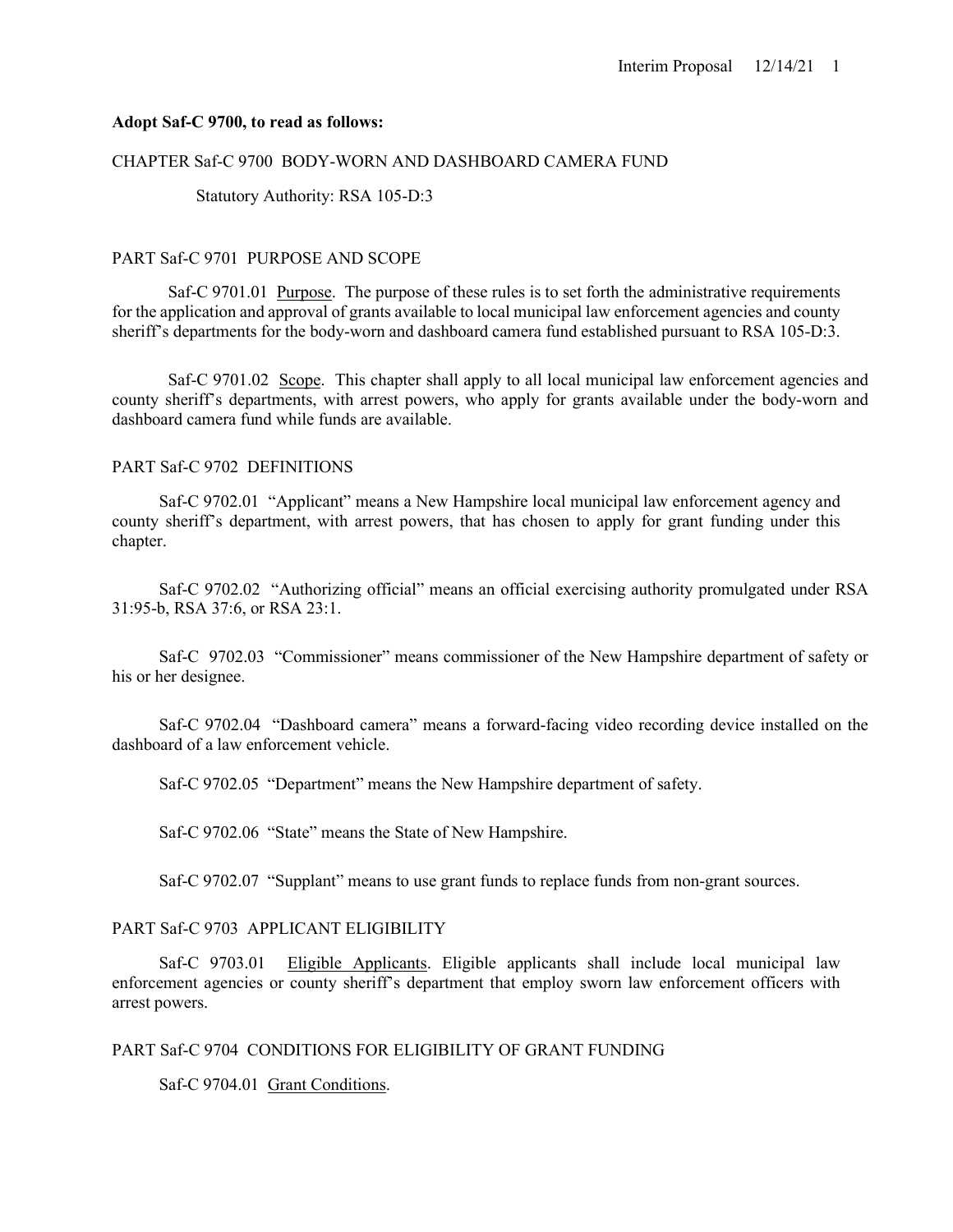(a) Grant funds awarded pursuant to the body-worn and dashboard camera fund shall support activities for encouraging local law enforcement agencies to equip officers with body-worn cameras and agency vehicles with dashboard cameras.

(b) Grantees awarded funds under this chapter shall agree to maintain a program for the body-worn cameras or dashboard cameras for a minimum of 5 years from the official award date.

Saf-C 9704.02 Allowable Costs.

**Edit:** Delete

(a) Grant funds shall reimburse grantees for the purchase of 50% of the cost, up to a maximum of \$50,000 per entity, for the following expenses:

(1) Purchase body-worn or dashboard cameras;

(2) Ongoing software maintenance expenses of body-worn or dashboard cameras; or

(3) Costs related to the maintenance and storage of data recorded by body-worn and

**Edit:** Delete extra spaces.

**Edit:** "of"

(b) The locally funded portion for these purchases shall be local funds and not other grant

funds.

Saf-C 9704.03 Prohibited Costs.

dashboard cameras.

**Unclear:** Unclear as worded. Are only local funds allowed to be used to make these purchases or is it that only the local funds used are eligible for reimbursement?

(a) The following shall be prohibited uses of the grant funds:

(1) Supplanting locally budgeted and approved funds for items covered by this grant;

(2) Any expenses incurred prior to or after the grant period identified in award documents;

(3) Any expenses incurred under a contract that was in place prior to the grant award or after the grant period; and

(4) Any expenses related to evidence rated analysis or redaction activities.

Saf-C 9704.04 Length of Funding. Applicants may apply for funding to coincide with the inception of the program in the state fiscal year with termination of grant eligible activities to allow for reimbursement of eligible costs prior to the end of the fiscal year on June 30. **Unclear:** Unclear as worded. Is this

|  |     |      |                                                                        |     |    | happening every year like this?                                                         |       |
|--|-----|------|------------------------------------------------------------------------|-----|----|-----------------------------------------------------------------------------------------|-------|
|  |     |      | PART Saf-C 9705 FORMAT AND SUBMISSION                                  |     |    |                                                                                         |       |
|  |     |      | Saf-C 9705.01 Application Process.                                     |     |    | <b>Edit:</b> Remove extra spaces.                                                       |       |
|  |     |      |                                                                        |     |    | (a) Applicants shall complete and submit the "Body-Worn and Dashboard Camera Fund Grant |       |
|  |     |      | Application", for consideration of a grant award.                      |     |    |                                                                                         |       |
|  | (b) | This | application<br>http://www.nh.gov/safety/divisions/homeland/index.html. | may | be | downloaded                                                                              | 'from |
|  |     |      |                                                                        |     |    |                                                                                         |       |

(c) Applications shall only be submitted online to the email address provided in (d) below. Hard copies or facsimiles shall not be accepted.

**Unclear/Leg. Intent:** A revision date is needed to incorporate a form by reference. Please submit form for review by committee staff.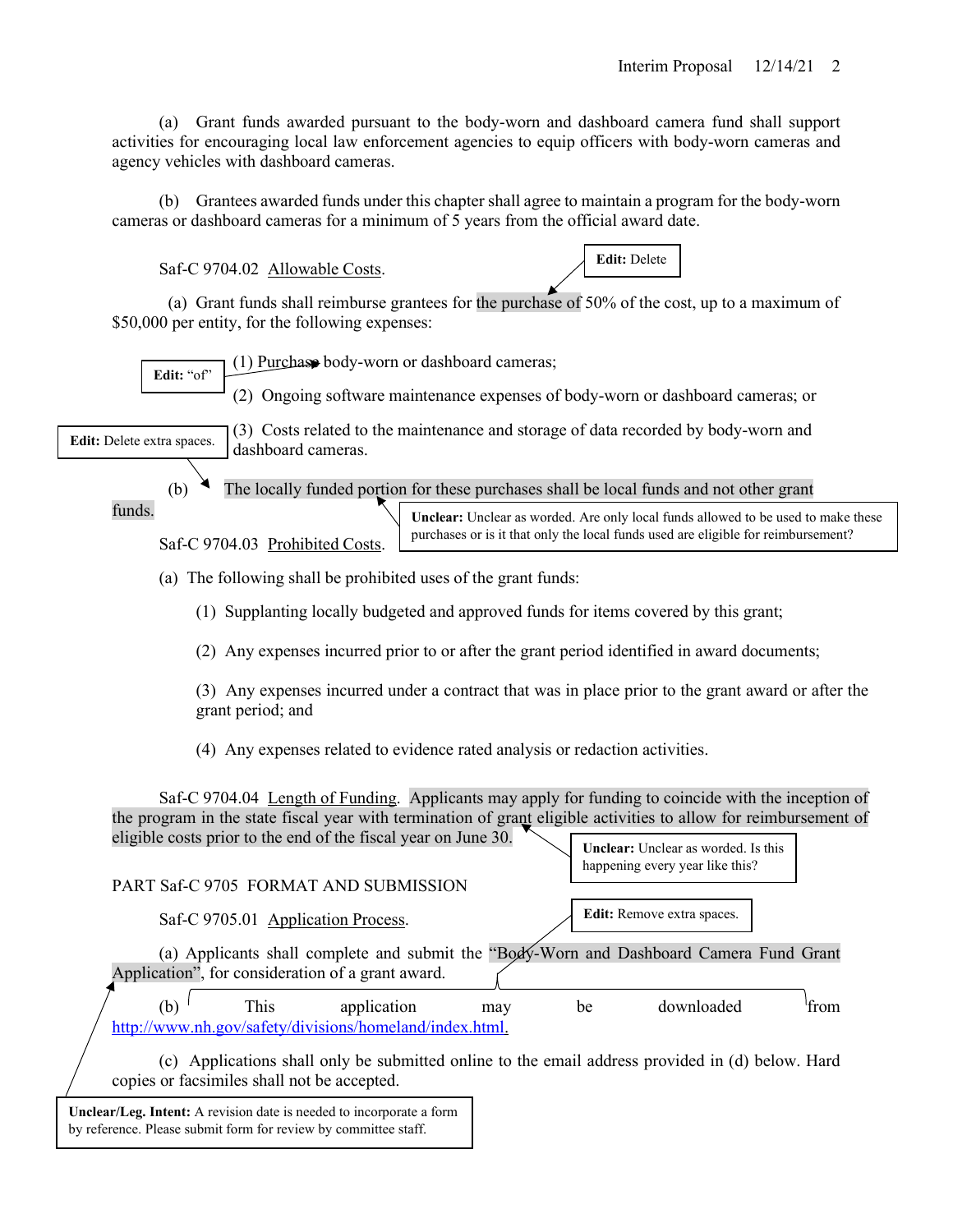**Edit:** Rules are not effective after approval by JLCAR. Perhaps what is meant is "effective date"?

(d) Completed applications shall be submitted by emailing  $Homeland grants@dos.nh.gov$  no later than 60 days after the approval of these rules. Applications received after the deadline shall be summarily rejected.

(e) After initial application and award period, if funds still remain, additional grants will be issued based on availability. **Edit:** "shall"

Saf-C 9705.02 Body-Worn and Dashboard Camera Fund Initiative Application, Data Required.

(a) The following information about the authorizing official pursuant to RSA 31:95-b, RSA 37:6, or RSA 23:1, financial point of contact, and program contact shall be included with the "Body-Worn and Dashboard Camera Fund Grant Application":

(1) Name and title;

(2) Address and email address; and

(3) Telephone number:

**Edit:** Delete. The next paragraph requires the application be signed by the authorized official. This paragraph is repetitive.

(c) The applicant shall sign the application.

 $\triangleleft$ d) The named authorized official in (a)(1) above shall complete and sign the application and certify that he or she is authorized under the statutes of the state of New Hampshire to apply for, authorize, or accept the grant funds. **Edit:** "b"

 $(e)$  Applicants shall submit the following information: **Edit:** "c"

**Edit:** Combine sentences with either "and total…" **Edit:** Delete **Figure 1.1.** The state of the state of the state of the state of the state of the state of the state of the state of the state of the state of the state of the state of the state of the state of the state o

(1) Total number of full-time and part-time law enforcement personnel. Total number of agency vehicles  $(f_1 \widetilde{\text{applying}})$  for vehicle dashboard cameras);

**Edit:** Insert comma

(2) The number of currently deployed body-worn and dashboard cameras that the applicant presently has; Edit: "cameras"

(3) The number of body-worn cameras or dashboard camera requested;

| $(4)$ Quantity of $\leftarrow$ | <b>Unclear:</b> The quantity of body worn and dashboard cameras is<br>unclear. $(3)$ above asks for the number of cameras requested. $(2)$ |  |
|--------------------------------|--------------------------------------------------------------------------------------------------------------------------------------------|--|
| Body worn cameras; and         | asks for the number of currently deployed cameras. Is (4) asking for                                                                       |  |
| a.                             | the total number of currently deployed and requested cameras? Is it                                                                        |  |
| Dashboard cameras;             | asking for the total number needed to cover all personnel and                                                                              |  |
| $b_{-}$                        | vehicles? Please clarify.                                                                                                                  |  |

(5) Estimate total project costs for purchasing, implementing and maintaining items listed in  $(4)$  above, including any estimate for any maintenance or ongoing storage fees;

(6) Identify if purchases are new or replacements; and

**Edit:** Insert comma

(7) Amount of grant funding requested at 50% of the cost up to \$50,000.

(f) Applicants shall submit a timeline, including milestones and start dates, that provides what will be done, who will do it, and when it will be accomplished. Each milestone listed shall not exceed 25 words.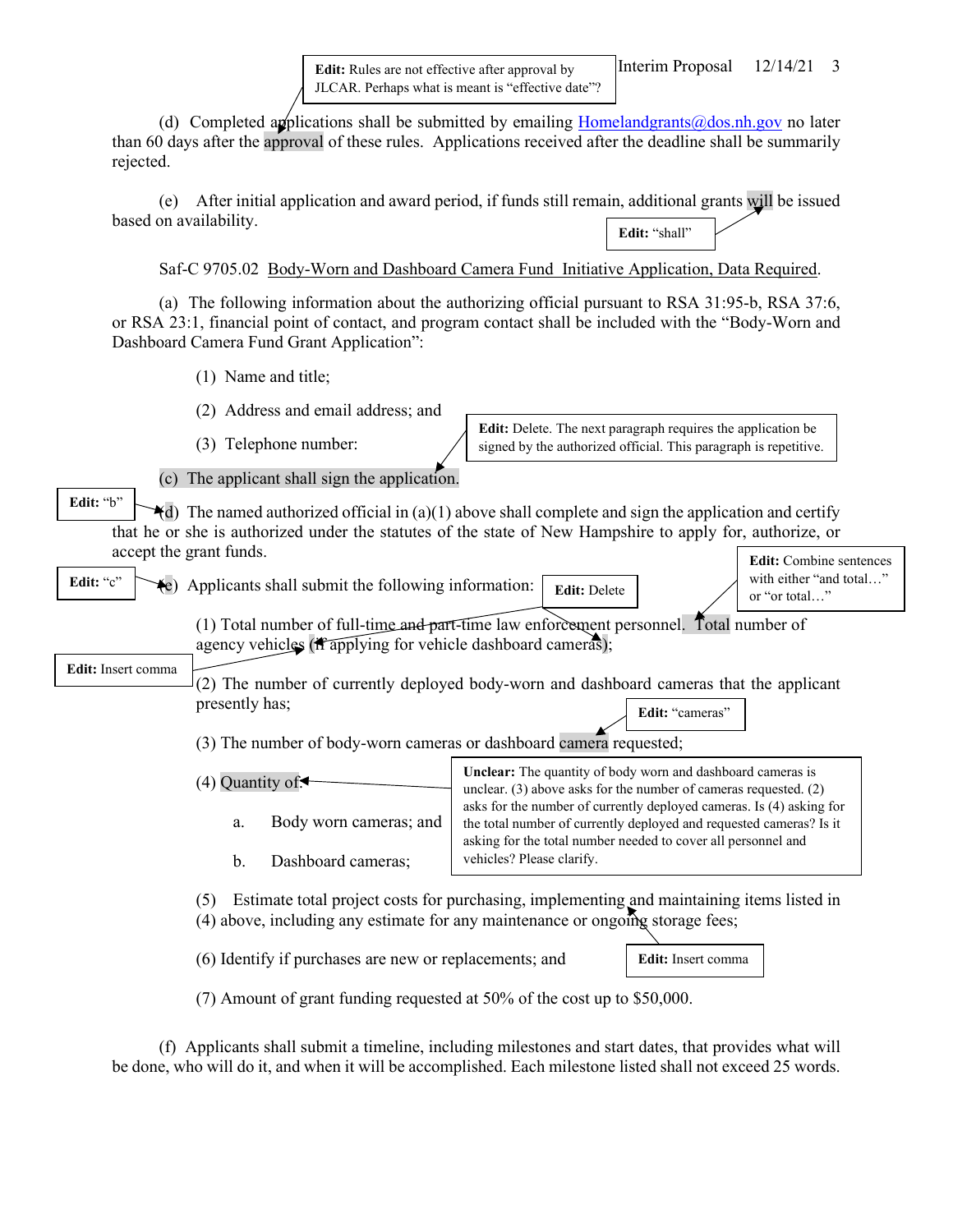(g) The authorizing official of the applicant shall identify and provide a justification for any submitted material in the application that should not be released pursuant to a request under RSA 91-A.

(h) The authorizing official shall sign and submit the application by the date specified in the application.

(l) The authorizing official, via his or her signature, shall certify that he or she understands that:

(1) Any funds awarded be used to supplement existing funds for program activities, and will not supplant other local or funding sources for items already locally budgeted;

(2) This program is a reimbursement-based program;

(3) Municipal invoices and proof of payment shall be submitted to receive grant fund reimbursement in the amount of 50% of total invoice amounts up to \$50,000; and

(4) The applicant shall commit to maintain this body camera program for a period of 5 years after the grant reimbursement is made for to the applicant.

# PART Saf-C 9706 GRANT REVIEW PROCESS

Saf-C 9706.01 Commissioner's Determination.

(a) The commissioner shall review each application, and shall score each application, taking into account:

> (1) The number of currently deployed body-worn and dashboard cameras that the applicant presently has;

> (2) The percentage of the applicant's officers who presently have body-worn and dashboard cameras;

> (3) The amount of the grant award as a percentage of the total project cost to implement a bodyworn or dashboard camera systems; and

> (4) The type of cameras requested, weighted in favor of those applicants seeking to implement body-worn cameras.

(b) The commissioner shall publish a scoring rubric and attach it to the application.

(c) The commissioner is authorized to adjust award amounts to a lower amount than applied for when deemed appropriate based on overall impact on the greatest population, cost and budget and alignment of application with the program guidelines.

**Edit:** Insert comma

#### Saf-C 9706.02 Grant Determination.

(a) Grant applicants who have been denied funding shall be notified in writing within 30 days of the commissioner's determination.

(b) Grant award recipients shall be notified in writing within 30 days of the commissioner's determination with the following information:

**Unclear/Leg. Intent:** RSA 541-A:29 creates a process, including timing, for how an agency must respond to an application. It is unclear if these paragraphs are in compliance with RSA 541-A:29 because it is unclear how long the commissioner's determination will take.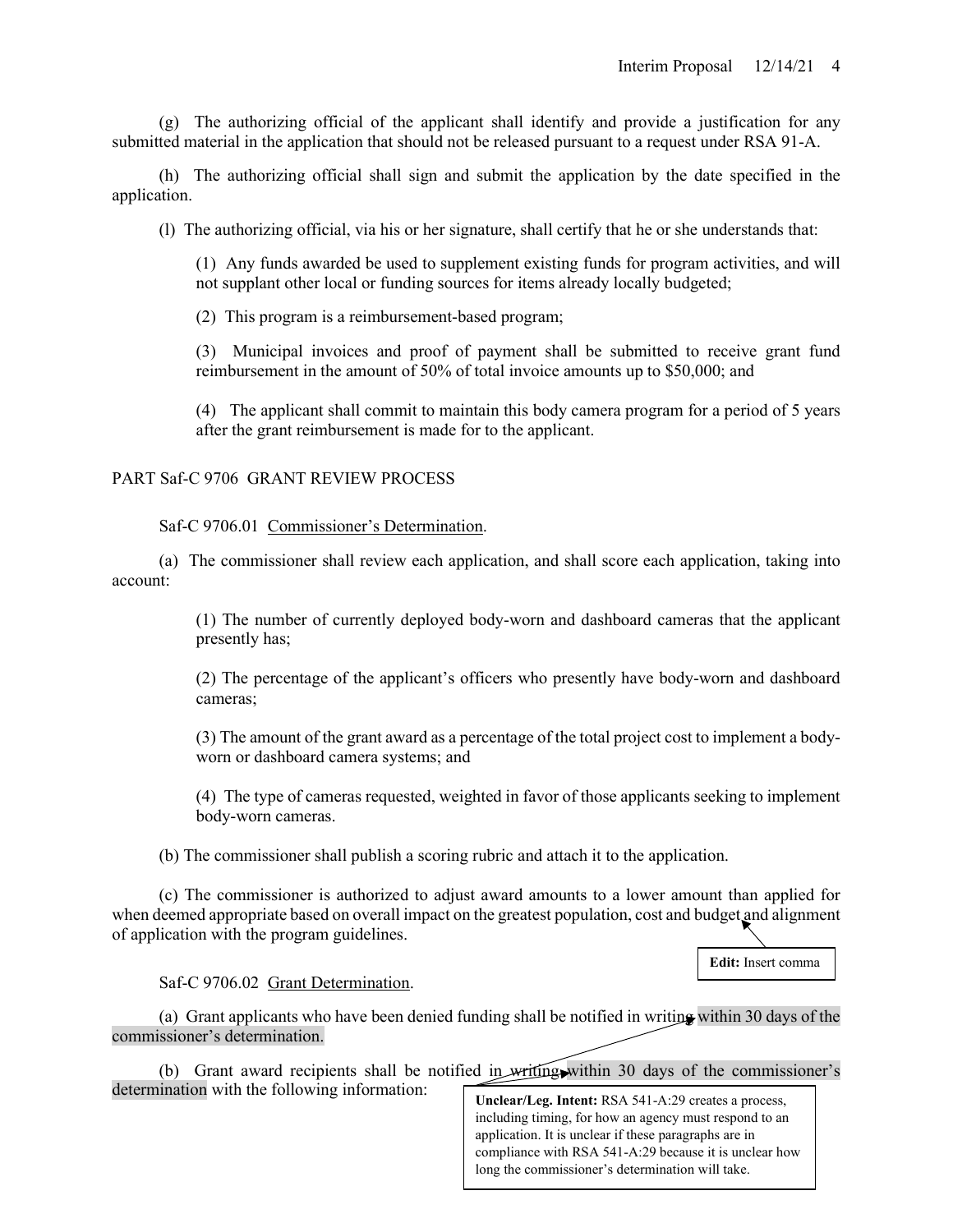(1) Amount of award;

(2) Deadlines and actions required to accept funds;

(3) The requirement to complete a memorandum of agreement and comply with all grant fund requirements;

(4) Notice that recipient shall be subject to the administrative rules set forth herein;

(5) Notice that funding shall be contingent upon approval by the Governor and Executive Council; and

(6) The following web address, [http://www.gencourt.state.nh.us/rules/state\\_agencies/saf](http://www.gencourt.state.nh.us/rules/state_agencies/saf-c.html)[c.html,](http://www.gencourt.state.nh.us/rules/state_agencies/saf-c.html) to view or print a copy of these rules.

# PART Saf-C 9707 ADMINISTRATIVE REQUIREMENTS

Saf-C 9707.01 Reimbursement.

(a) Grantees shall be reimbursed for eligible expenses as provided in Saf- C 9704.

| $\mathbf{E}(\mathbf{b})$                                                     | Reimbursement requests shall be on department letterhead and include the following              |                                                            |  |
|------------------------------------------------------------------------------|-------------------------------------------------------------------------------------------------|------------------------------------------------------------|--|
| réquirements:                                                                |                                                                                                 | Edit: Is "department" what is meant here?                  |  |
| <b>Edit:</b> Please fix<br>formatting in this                                | Total amount of purchase;<br>(1)                                                                | "Department" is defined as the NH department<br>of safety. |  |
| paragraph by<br>removing extra                                               | Identify 50% of purchase amount being requested for reimbursement, up to \$50,000; and<br>(2)   |                                                            |  |
| spaces after (b) and<br>aligning $(1)$ , $(2)$ , and<br>(3) with each other. | Name and address that payment should be issued to.<br>(3)                                       |                                                            |  |
|                                                                              | $(c)$ The grappe or designee who has been authorized by the grappe to sign on his or her behalf |                                                            |  |

(c) The grantee, or designee who has been authorized by the grantee to sign on his or her behalf, shall sign the completed form reimbursement request certifying that:

> (1) All reimbursement requests are accurate and represent activities and costs allowed by the grant award; and

> (2) Grant items purchased did not supplant locally budgeted and approved funds for the items purchased.

Saf-C 9707.02 Suspension or Termination of Funds. The commissioner shall suspend or terminate funding to any awardee if it is discovered that the awardee filed a false certification in any application, report, or document used in part of this program.

PART Saf-C 9709 RECORDKEEPING

**Unclear:** It is unclear what is actually being required

Saf-C 9709.01 Recordkeeping.

(a) All grantees shall maintain detailed time and incident records related to activities funded by the body-worn and dashboard camera fund pursuant to RSA 105-D:3 and these rules, for a period of at least 3 years.

 $\frac{1}{\sqrt{2}}$